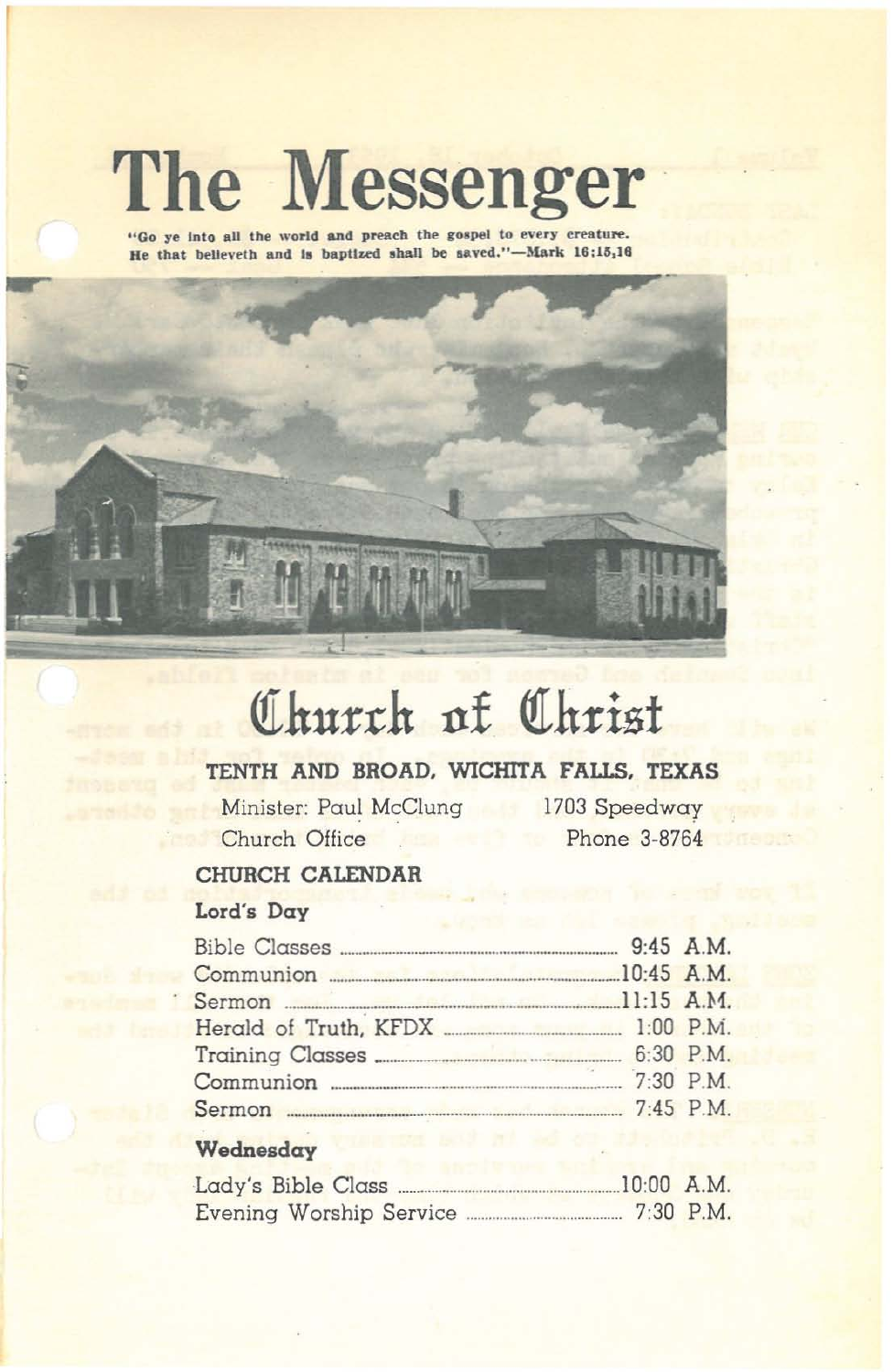LAST SUNDAY:

Contribution -- \$1,078.54 Budget -- \$1,341.00<br>Bible School Attendance -- 534 Goal -- 750 Bible School Attendance  $-$  534

Responses to the invitation last week included Carl M. Wyatt and Robert L, Benjamin, who placed their membership with this congregation.

OUR MEETING. We feel that we are very fortunate in  $se$ curing such an outstanding preacher as Bro. Raymond Kelcy to do the preaching in our meeting. Bro. Kelcy preaches regularly for the Tenth & Francis congregation in Oklahoma City, Bro. Kelcy is a graduate of Abilene Christian College and.of the University of Tulsa, He is the author and co-author of several books, and is a staff writer for "20th Century Christian." His tract, "Christianity is Undenominational," has been translated into Spanish and German for use in mission fields.

We will have two services each day -- 10:00 in the mornings and 7:30 in the evenings. In order for this meeting to be what it should be, each member must be present at every service, and then each of us must bring others. Concentrate on four or five and bring them often.

If you know of someone who needs transportation to the meeting, please let us know.

ZONE LEADERS, congratulations for the splendid work during the past week. Do not let up. See that all members of the church in your zone are encouraged to attend the meeting and to bring others.

NURSERY. The church has made arrangements with Sister R. D. Pritchett to be in the nursery during both the morning and evening services of the meeting except Saturday.and Sundays at which time the regular lady will be on hand.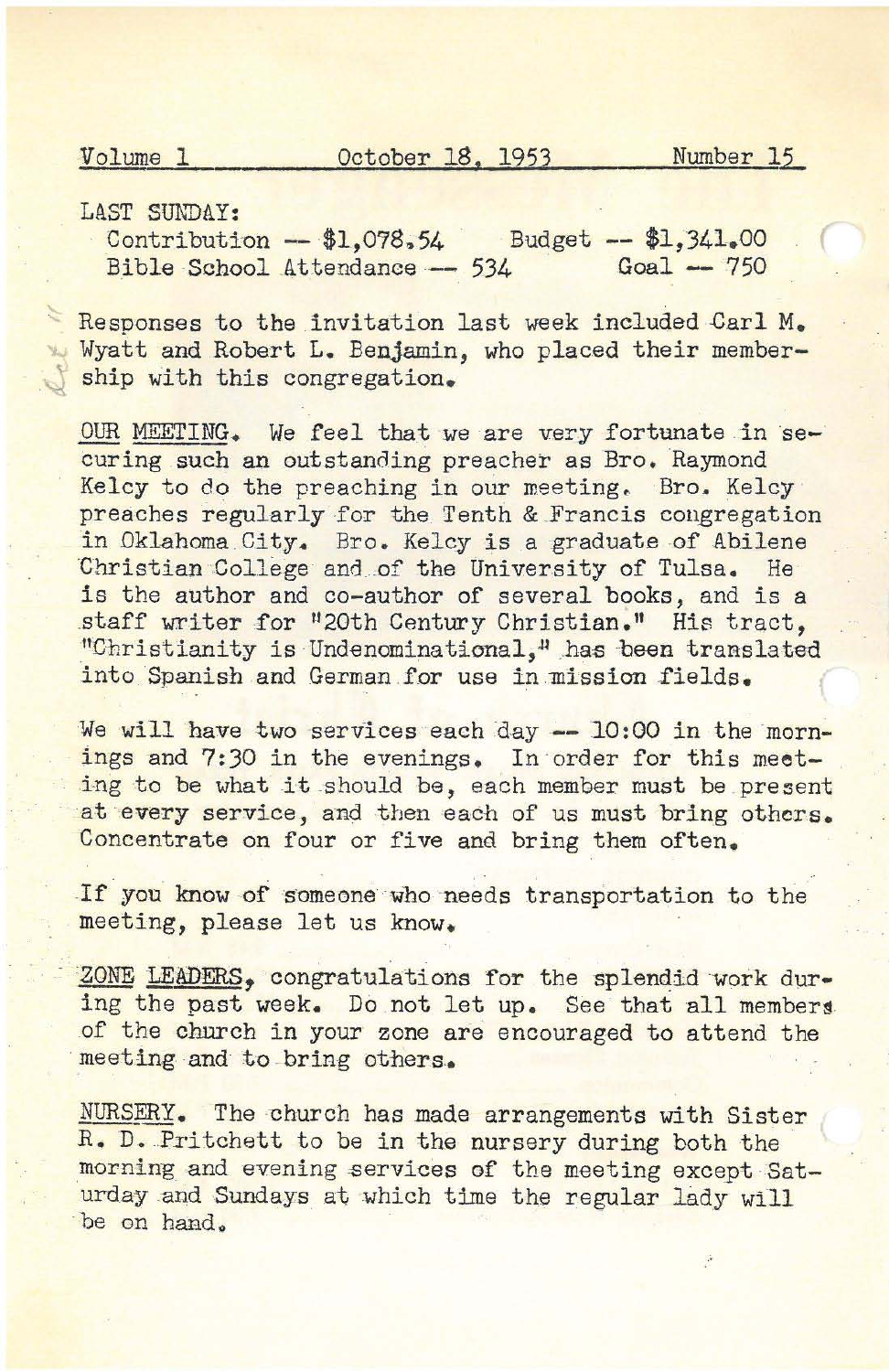LADIES' BIBLE CLASS was well attended last Wednesday and much work and visiting were done by the sixty ladies who staved for lunch and work. The next work day will be 'lovember J.l.

RECENT SERVICES were greatly improved when large numbers of people moved nearer the front. The singing, praying, preaching, listening, fellowship, zeal and enthusiasm were all greater because of this manifestation of cooperation and interest. The young people grouped themselves near the front and contributed immensely to the services. Thanks to all concerned.

BLOOD is needed for Sister Alma Sterne, member of this eongregation who is in the Bethania Hospital. Several transfusions have been necessary and there is an urgent need for six pints of blood to be deposited .to her credit. If you can help, please. contact the church office.

**ROUND BREAKING ceremonies will be held this afternoon** at 4:30 in Faith Village as the initial step in the construction of the new church building. The actual construction will start Monday morning. It is a real privilege and pleasure to have a part in the establishment of this new ccngregation and everyone is urged to attend.

THE YOUNG PEOPLE lost no time in utilizing the services of Bro. Sullivan, our new Educational and Song Director. They drafted him for a brief song fest after services last Wednesday night and the enthusiasm necessitated another choral practice Thursday night. Join the group. young people, and get this choral training from the beginning.

This is to certify that I have audited the books and records of the 10th and Broad Streets Church of Christ for the first six months of 1953, and find all accounts and balances of funds to be as represented on the statement presented to the congregation as of June 30, 1953. --J. B. Hickerson, Accountant